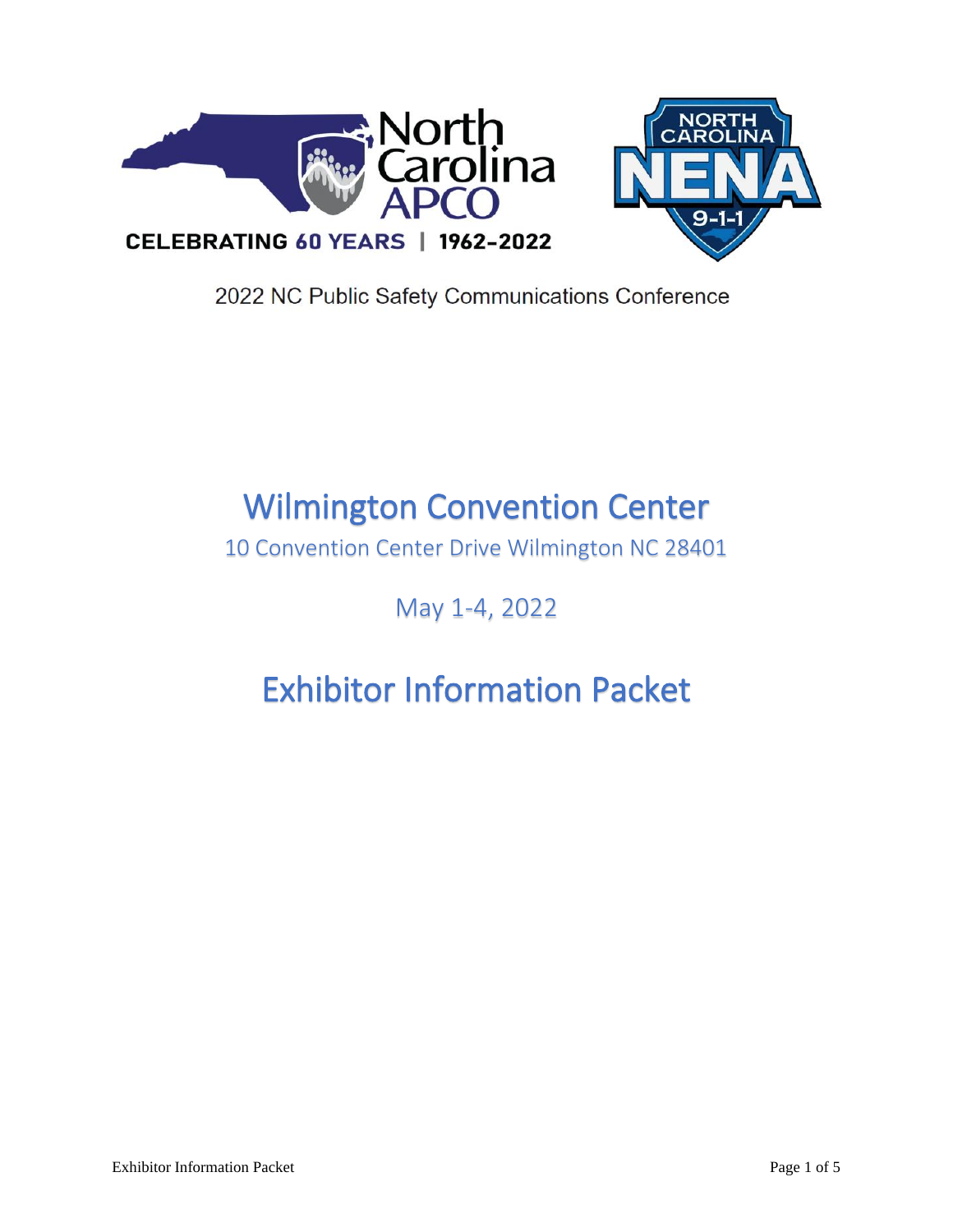

Dear Industry Partner –

On behalf of the North Carolina Chapters of NENA and APCO, thank you for your support of the 2022 North Carolina Public-Safety Communications Conference. Our conference would not be a success without the generous support of our industry partners!

This document will help provide you with specific details and important information about our event. We will be your primary Exhibitor Hall points of contact, so as we approach the event, if you have any questions or need any assistance, please do not hesitate to contact either of us at the information below.

**QUESTIONS**: Contact Conference Committee Group:

### **[sponsorship@nc911conference.com](mailto:sponsorship@nc911conference.com)**

Allen Cress **Grayson Gusa** Chapter President Chapter President North Carolina NENA North Carolina APCO [Allen.Cress@rowancountync.gov](mailto:Allen.Cress@rowancountync.gov) example are grayson.gusa@ncapco.org 704-216-8510 704-637-6262

Jennifer Taylor Gary Loflin Conference Committee Conference Committee North Carolina NENA North Carolina APCO Jennifer.taylor@sbfi.com gary.loflin@crsnc.com 704-650-8621 803-242-2753

### Exhibitor Information Guide

Conference Location Join us this year at the Wilmington Convention Center at 10 Convention Center Drive Wilmington NC 28401. Exhibitor Hall Open to attendees Monday May 2<sup>nd</sup> and Tuesday May 3<sup>rd</sup>. Setup Sunday May  $1^{st}$  and Monday May  $2^{nd}$ . More information on set up below. To learn more about the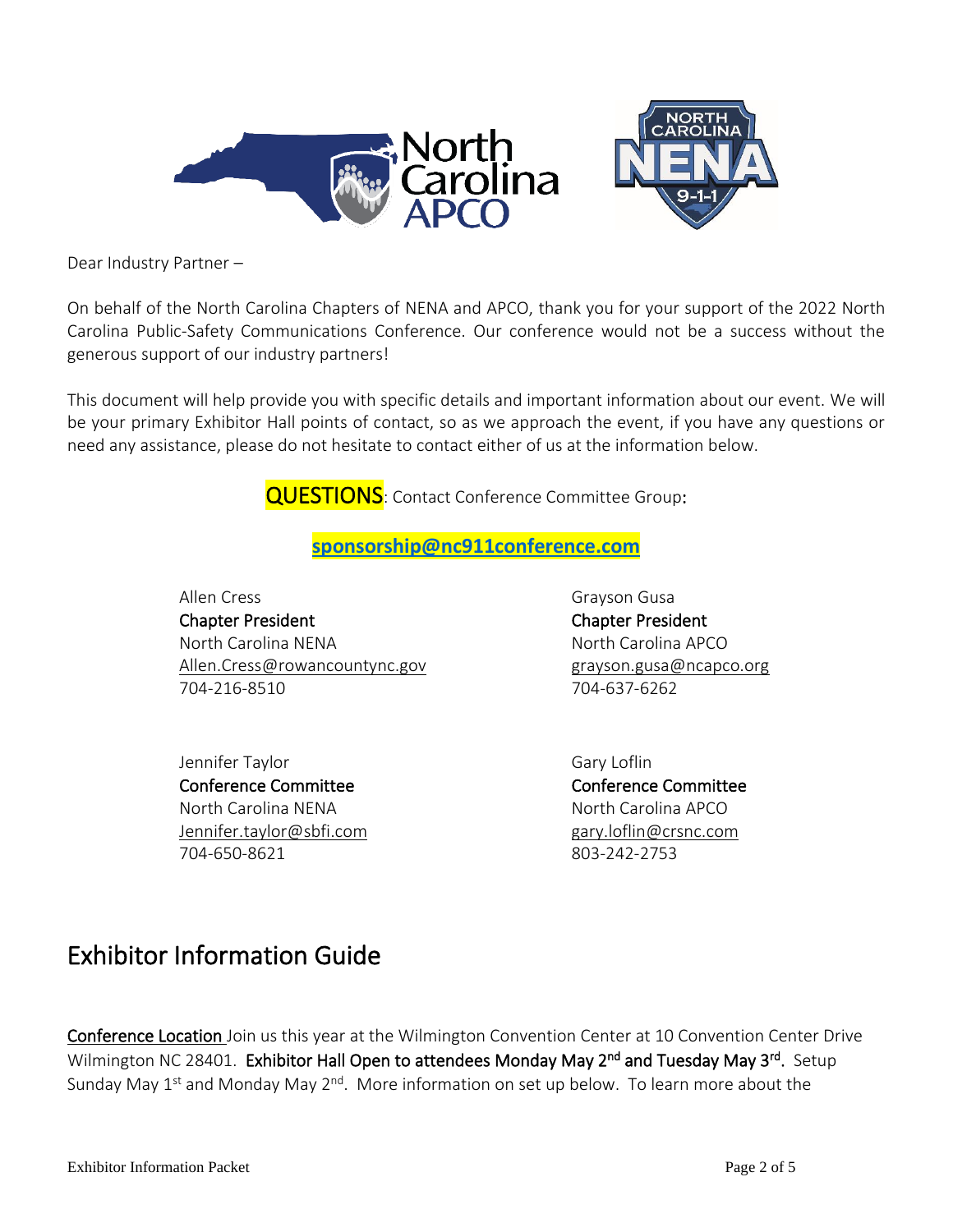Wilmington Convention Center please go to<http://360.wilmingtonconventiondistrict.com/> and take a 360 tour. Pack your bags it is show time!

#### Lodging Arrangements

Please contact Embassy Suites, 9 Estell Lee Pl, Wilmington, NC 28401 at [\(910\) 765-1131](https://www.google.com/search?q=embassy+suites+wilmington+nc&rlz=1C1GCEV_en&sxsrf=APq-WBtHsv_dClE3uXPKIyKsWCHsXnwROw%3A1643825968662&ei=MMv6YbHaJ9u4qtsPvNCLwA8&gs_ssp=eJzj4tVP1zc0TDY3jS8qSi42YLRSNaiwsExMNExLSrO0SLNIM000tzKoSLY0NLAws0hLsjAxSDZMSfGSSc1NSiwurlQoLs0sSS1WKM_Myc3MSy_Jz1PISwYAKEQa6A&oq=EMBASSY+SUITES+WIL&gs_lcp=Cgdnd3Mtd2l6EAEYADILCC4QgAQQxwEQrwEyCwguEIAEEMcBEK8BMgsILhCABBDHARCvATILCC4QgAQQxwEQrwEyBQgAEIAEMgsILhCABBDHARCvATIFCAAQgAQyCwguEIAEEMcBEK8BMgUIABCABDIFCAAQgAQ6BQgAEJECOhEILhCABBCxAxCDARDHARDRAzoOCC4QgAQQsQMQxwEQ0QM6CwguEIAEELEDEIMBOggILhCABBCxAzoLCAAQgAQQsQMQgwE6CgguELEDEIMBEEM6BAguEEM6CAgAEIAEELEDOgQIABBDOgoILhDHARCvARBDOgsIABCABBCxAxDJAzoFCAAQkgM6CAgAEIAEEMkDOhEILhCABBCxAxCDARDHARCvAUoECEEYAEoECEYYAFAAWNNZYIZyaABwAHgAgAG-AogBiheSAQgxLjE1LjEuMZgBAKABAcABAQ&sclient=gws-wiz) directly to secure lodging reservations or visit their website at Embassy Suites - [Wilmington Riverfront.](https://www.hilton.com/en/book/reservation/rooms/?ctyhocn=ILMCCES&arrivalDate=2022-05-01&departureDate=2022-05-05&room1NumAdults=1&cid=OM%2CWW%2CHILTONLINK%2CEN%2CDirectLink) The group code is PCC. North Carolina NENA-APCO has reserved a room block for discounted rates. Rooms must be booked by March 31<sup>st</sup> to secure the Conference Rate.

#### Conference App

Whova is the official conference app and will be available for download and access by early April. Once the app goes live, anyone who has registered will receive an automated email with information on how to access the app.

#### Logo and Bio

If you have not yet provided your high resolution logo and brief bio to be provided to conference attendees and used throughout the event, please email this information so this can be added to our website and other materials. Please email: sponsorship@nc911conference.com

#### Exhibitor Hall Hours and Setup

Exhibitor Registration and Exhibit Hall Setup will be available on Sunday, May 1st, 2022 from 2:00pm until 7:00pm. Dock is only available on Sunday. If set up occurs on Monday a dock will not be available, so please plan accordingly. Exhibitor Registration and the Exhibitor Hall Setup will also be available on Monday, May 2nd, 2022 from 9:30am until 1:00pm but no dock available.

A ribbon cutting and introduction of our Silver, Gold, Platinum and Diamond Sponsors for the Grand Opening of the Exhibitor Hall is scheduled for **Monday, May 2nd, 2022 at 2:30pm.** The Exhibitor Hall Exclusive Hours will remain open until 5:30pm.

The Exhibitor Hall will be open from 9:00am until 1:00pm on Tuesday, May 3rd. Exhibitor Move-Out will be Tuesday, May 3rd 1:00 pm to 4:30 pm.

#### Exhibitor Hall Reception

From 6:00pm to 8:00pm on Monday, May 2nd we will have an Exhibitor Hall Reception with appetizers and bar service available. During this time, there will also be a Cornhole Tournament open to all conference attendees and exhibitors. This event is a spectacular time for networking!

#### Door Prize Drawings

We plan to announce winners for any door prizes that you bring by 12:00 pm on Tuesday, May 3rd. We will list winners and post them at the registration desk. The winners will report to your booth and pick up their prize on Tuesday. We thank you in advance for your generosity in providing door prizes for our attendees.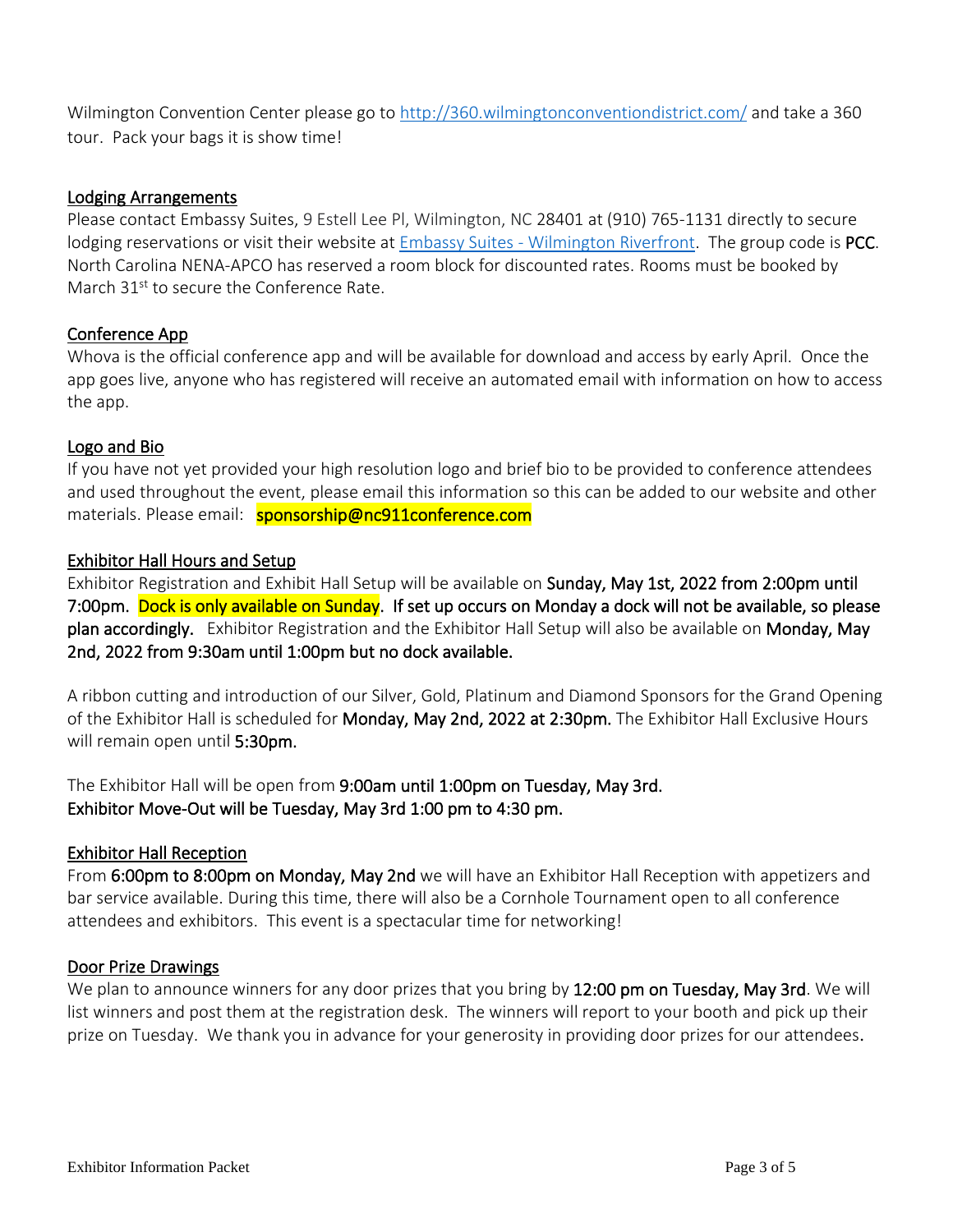#### Shipping Items for *Attendee Bag* Items

If you have committed to providing give away items for the attendee bags, we ask for enough items to fill 350 bags. These items should be received by no later than *Wednesday, April 27th* and can be shipped to the below address. If you plan to ship items, please email Melissa Ezzell at [ezzellm@uncw.edu](mailto:ezzellm@uncw.edu) and include what you are shipping so she can plan accordingly. Please use tracking so that you can track your items and ensure they arrive.

Melissa Ezzell 1445 Highsmith Rd Burgaw, NC 28425

#### Shipping Items for *Exhibitor Hall* Booth

All materials shipped in advance for use with your Exhibitor Hall Booth shall be coordinated by each exhibitor. We've found local FedEx and UPS to be the best options. Local Locations listed below:

FedEx Office and Print 5135 Carolina Beach Road Wilmington, NC 28412

The UPS Store 4403 Oleander Drive Wilmington, NC 28403

#### Wilmington Convention Center Exhibitor Help Desk

For any direct questions for the Wilmington Convention Center, we have an onsite representative there to answer any questions you may have. Contact information below:

Kellie Sauers-Henderson Event Manager 10 Convention Center Drive Wilmington NC 28401 912-398-1801 [ksauers@wilmingtonconventions.com](mailto:ksauers@wilmingtonconventions.com) 

#### What is included with your booth?

Standard booths are 10 X10 and include:

- 8' Hight Back Drape
- 3' Hight Draped Side Rails
- (1) 6'L X 30"H 3-sided skirted table
- (1) Exhibitor ID Sign
- (2) Plastic Side Chairs
- (1) Waste Basket